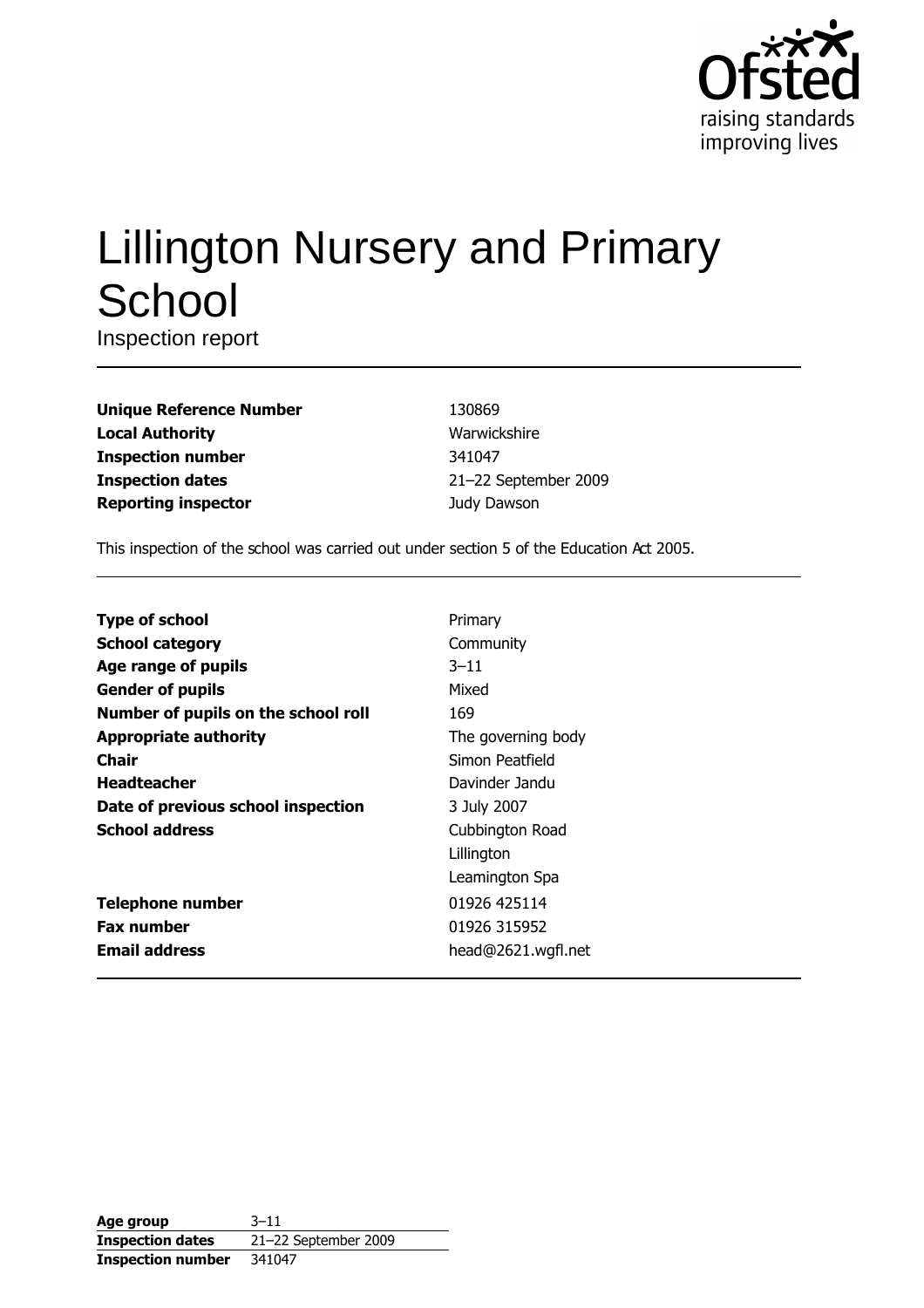The Office for Standards in Education, Children's Services and Skills (Ofsted) regulates and inspects to achieve excellence in the care of children and young people, and in education and skills for learners of all ages. It regulates and inspects childcare and children's social care, and inspects the Children and Family Court Advisory Support Service (Cafcass), schools, colleges, initial teacher training, work-based learning and skills training, adult and community learning, and education and training in prisons and other secure establishments. It rates council children's services, and inspects services for looked after children, safequarding and child protection.

Further copies of this report are obtainable from the school. Under the Education Act 2005, the school must provide a copy of this report free of charge to certain categories of people. A charge not exceeding the full cost of reproduction may be made for any other copies supplied.

If you would like a copy of this document in a different format, such as large print or Braille, please telephone 08456 404045, or email enquiries@ofsted.gov.uk.

You may copy all or parts of this document for non-commercial educational purposes, as long as you give details of the source and date of publication and do not alter the documentation in any way.

Royal Exchange Buildings St Ann's Square Manchester M2 7LA T: 08456 404045 Textphone: 0161 618 8524 E: enquiries@ofsted.gov.uk W: www.ofsted.gov.uk © Crown copyright 2009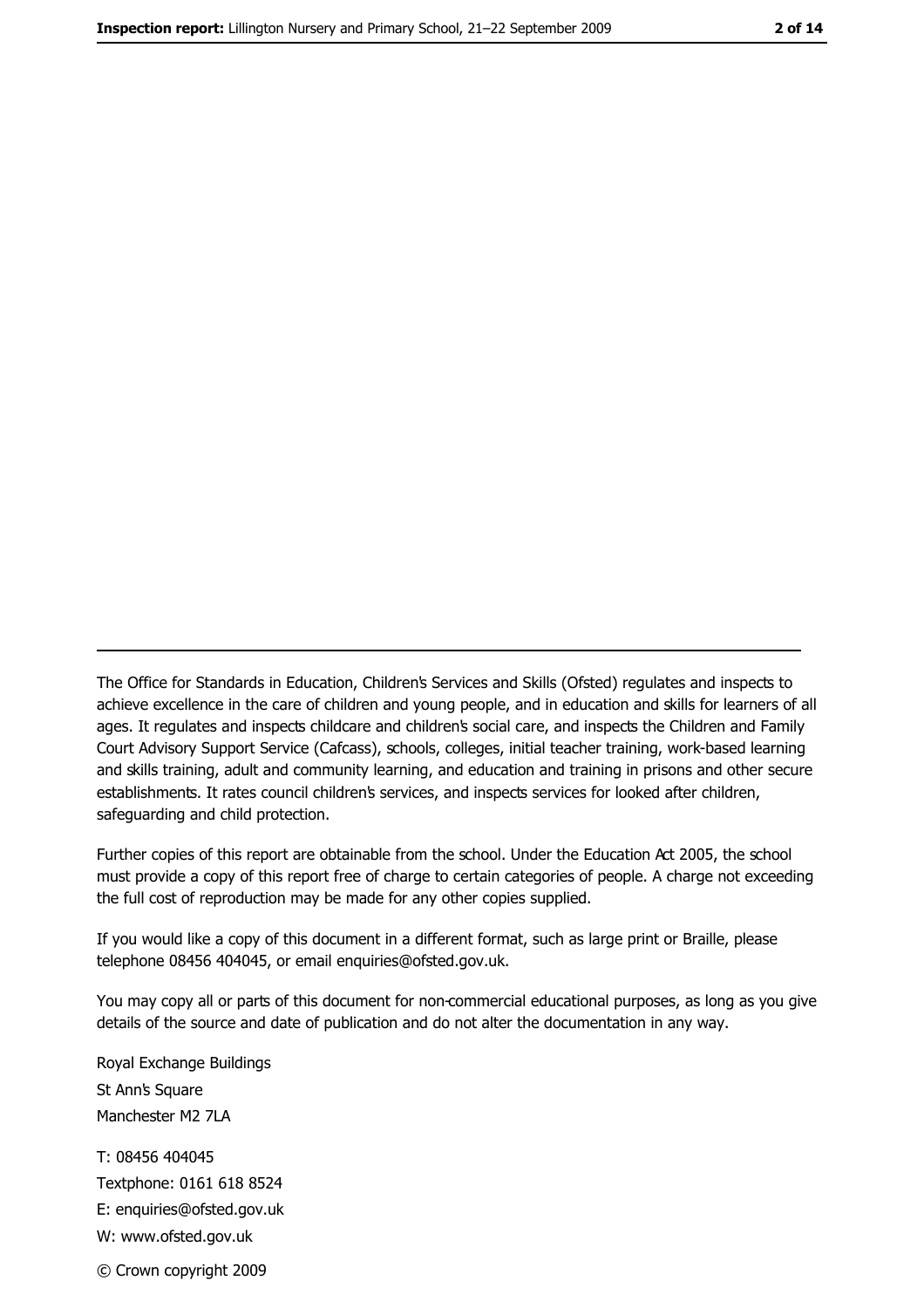# **Introduction**

This inspection was carried out by three additional inspectors. The inspectors visited 14 lessons, and held meetings with governors, staff, groups of pupils and parents. They observed the school's work, and looked at the school's policies and procedures for safeguarding pupils, plans for improvement and the monitoring of teaching and learning. They also analysed 45 parental questionnaires, some staff questionnaires and a sample of pupil responses.

The inspection team reviewed many aspects of the school's work. It looked in detail at the following:

- whether pupils' progress is accelerating and standards rising especially where there  $\blacksquare$ has been stability in staffing
- how well skills are developed across the curriculum  $\blacksquare$
- whether pupils know how to improve their work  $\blacksquare$
- how well the school has incorporated the nursery into the Early Years Foundation  $\blacksquare$ Stage unit and the quality of the overall provision.

# **Information about the school**

This smaller than average primary school has a well above average number of pupils with special educational needs and/or disabilities and a high number of pupils with statements of special educational needs. Many more pupils than average are receiving free school meals. The number of pupils from minority ethnic backgrounds is below average. Few pupils speak English as an additional language and very few are in the early stages of English language acquisition. The school has recently taken over the local nursery, which has just been incorporated into its Early Years Foundation Stage unit. There have been a significant number of staff changes in recent years, resulting in many changes of teachers for the older pupils. The school has gained several awards, including Healthy Schools, Activemark and an International Schools Award.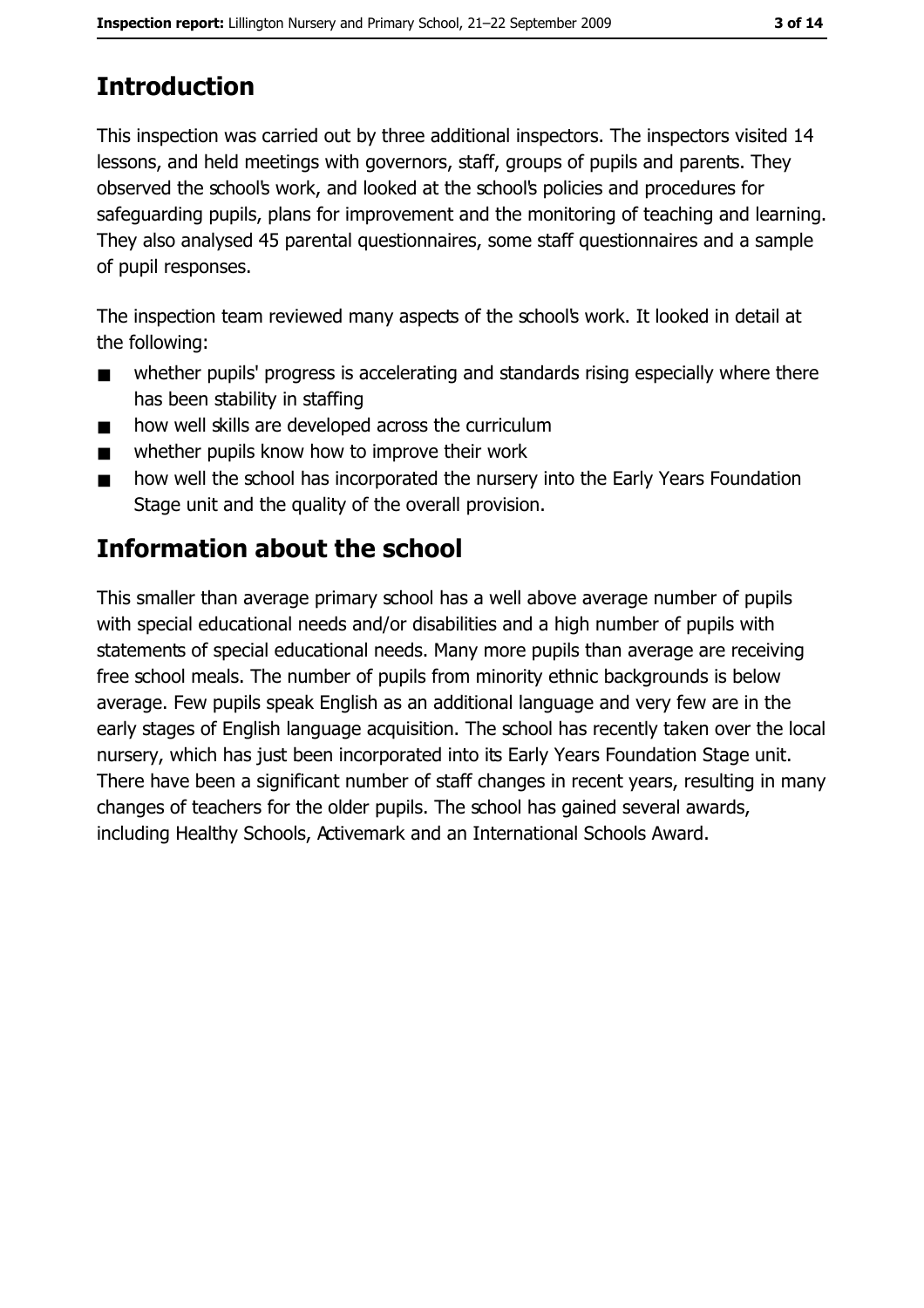# **Inspection judgements**

## Overall effectiveness: how good is the school?

#### The school's capacity for sustained improvement

## **Main findings**

There have been significant improvements in the school over the last two years. These have generated improved pupil progress throughout the school and higher attainment at the end of Key Stage 1. These improvements have not had time to raise the attainment of older pupils, who have suffered from a legacy of past inconsistencies in provision, although they are now making good progress. This reflects the schools' satisfactory, but rapidly improving, effectiveness.

Several factors are improving the outcomes for pupils. A strong focus on pupils' many pastoral needs and exemplary support for parents and carers has resulted in many more pupils receiving support for their learning at home. The number of parents attending consultation sessions, courses provided by the school and other activities has increased dramatically. This is an inclusive school where all pupils are well cared for and valued. Pupils' behaviour is now good because of consistent systems for promoting good behaviour, self-esteem and positive relationships. Pupils are clearly eager to learn and they enjoy school. They now have the disposition and skills to take more responsibility for deciding for themselves what they need to do to improve their work.

The headteacher, senior leadership team and governors are highly ambitious for the pupils. There are relevant and effective plans for improvement based on an astute analysis of the school's performance. The rigorous monitoring of lessons, teachers' planning and pupils work, for example, has generated good, and sometimes outstanding teaching. Marking is consistently good and work is generally matched to pupils' needs. The provision and support for pupils with special educational needs and/or disabilities is particularly effective, resulting in these pupils making better progress than most similar pupils nationally. A few more able pupils, while making satisfactory progress, do not always have sufficient challenge to enable them to reach their full potential. The school has thoroughly addressed all the issues for improvement identified in the last inspection report. The leadership team have instilled a desire amongst all the teachers to work together to improve the outcomes for pupils, both academically and pastorally. This means the school has a good capacity to improve further.

## What does the school need to do to improve further?

- Raise standards by:  $\blacksquare$ 
	- ensuring all teachers have high expectations of all pupils, including the most able, and fine-tune their planning to provide challenge to accelerate progress
	- raising pupils' expectations of what they can achieve by helping them set their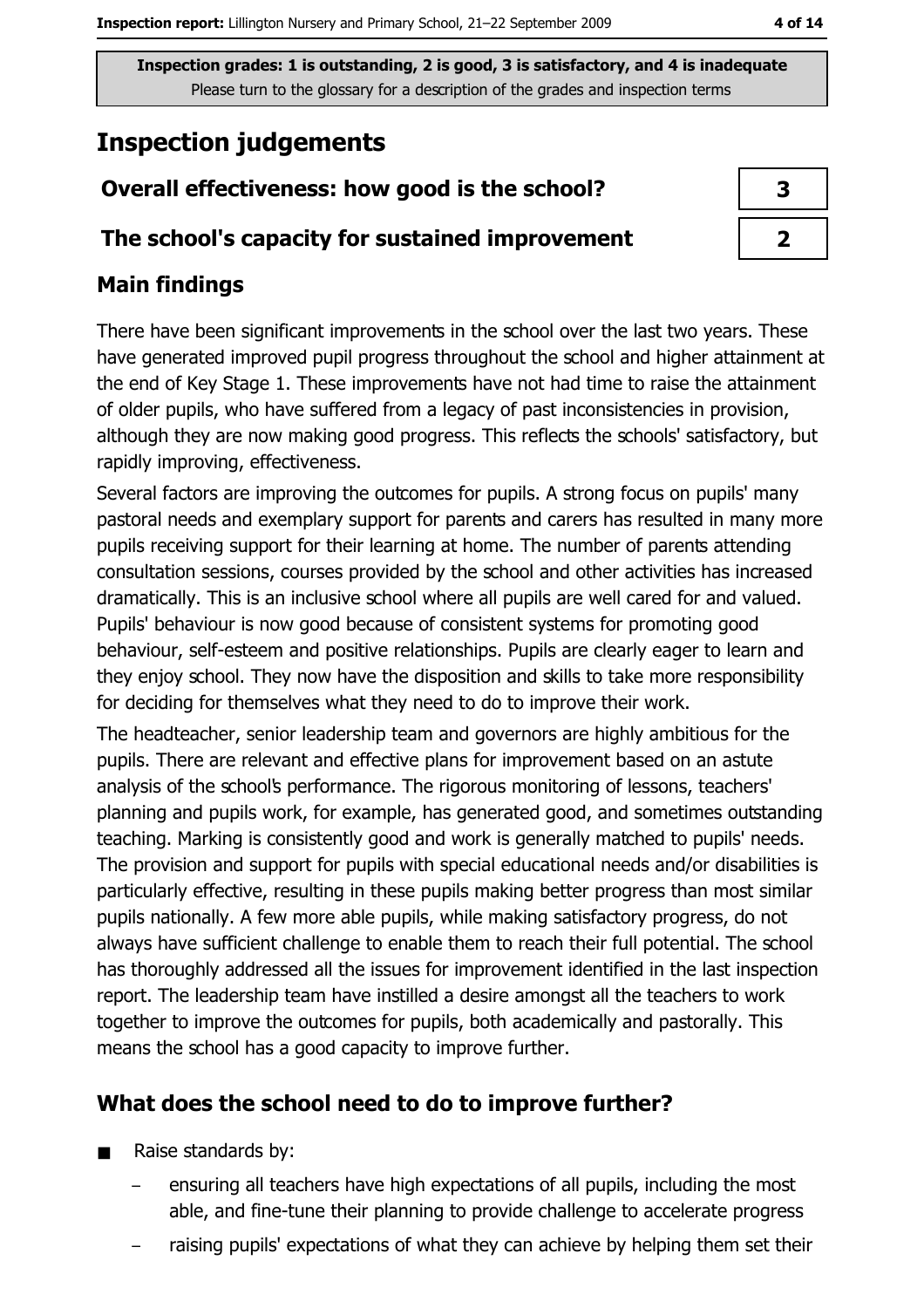3

Inspection grades: 1 is outstanding, 2 is good, 3 is satisfactory, and 4 is inadequate Please turn to the glossary for a description of the grades and inspection terms

own personal, short-term and aspirational targets.

About 40% of the schools whose overall effectiveness is judged satisfactory may receive a monitoring visit by an Ofsted inspector before their next section 5 inspection.

#### **Outcomes for individuals and groups of pupils**

Pupils' skills on entry to Year 1 have been much lower than expected for their age in the past. The good provision in the Early Years Foundation Stage has resulted in greatly improved outcomes by Year 1 in recent years. This, and effective teaching and learning, have enabled pupils in Year 2 to attain standards that are much closer to the national average for reading, writing and mathematics. Standards in Year 6 remain low when compared with national averages but pupils are making good progress in lessons. They take a pride in their work and respond well to their teachers' marking. Throughout the school, pupils' books show that most of them have made good progress over the last year and some, especially those with special educational needs, have made very good progress. Teachers, especially those of the older pupils, provide good opportunities for pupils to develop their skills across the curriculum. Pupils in Year 6 identified the different genre used in the writing of fiction for their 'Super Heroes' topic, for example. There have been good improvements in the presentation of pupils' work, especially their writing.

Pupils feel safe in school. They know they can confidently share concerns with adults and that worries are taken seriously and, if necessary, acted upon. They try to eat healthily and enjoy the many sporting activities on offer in school, within the cluster or at the secondary school. The school council has had an impact on the life of the school, helping to choose the uniform, design the logo and choosing more playground equipment. Pupils join in community and interschool events but they rarely generate their own initiatives outside the school community. Attendance is good and is high when compared with similar schools. This makes a good contribution to pupils' future economic wellbeing, as does their good use of information and communication technology across the curriculum. Their literacy and numeracy skills are improving because there are good opportunities to apply them through, for example, mathematical investigations and using computer programs.

Pupils have a strong understanding of moral and social issues. They support charities enthusiastically. Pupils studying natural disasters showed empathy for the Tsunami victims. They engage enthusiastically in music and drama and delight in new discoveries. In an English lesson, for example, younger pupils were thrilled when they discovered that they could change the meaning of sentences by changing the connective. Pupils learn about other cultures and ethnic backgrounds through the curriculum and developing links with other schools and communities. Although many pupils come from families where work opportunities are limited, enterprise links with the local community are helping pupils to be ambitious for the future.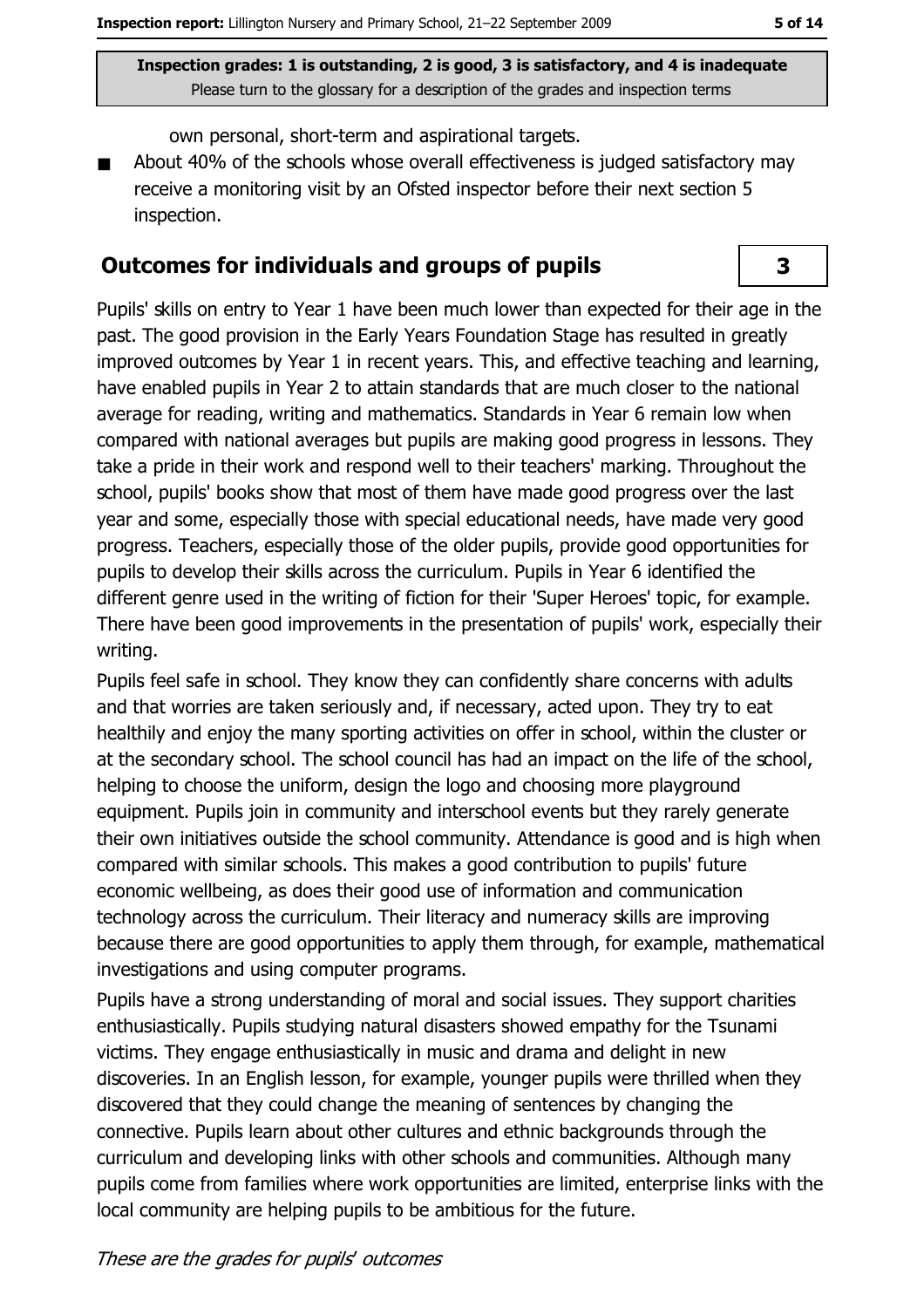| Pupils' achievement and the extent to which they enjoy their learning                                                     |                         |  |
|---------------------------------------------------------------------------------------------------------------------------|-------------------------|--|
| Taking into account:<br>Pupils' attainment <sup>1</sup>                                                                   | 4                       |  |
| The quality of pupils' learning and their progress                                                                        | $\mathcal{P}$           |  |
| The quality of learning for pupils with special educational needs and/or<br>disabilities and their progress               | $\overline{2}$          |  |
| The extent to which pupils feel safe                                                                                      | $\overline{\mathbf{2}}$ |  |
| <b>Pupils' behaviour</b>                                                                                                  | $\overline{\mathbf{2}}$ |  |
| The extent to which pupils adopt healthy lifestyles                                                                       | $\overline{\mathbf{2}}$ |  |
| The extent to which pupils contribute to the school and wider community                                                   |                         |  |
| The extent to which pupils develop workplace and other skills that will<br>contribute to their future economic well-being |                         |  |
| Taking into account:<br>Pupils' attendance <sup>1</sup>                                                                   | $\mathcal{P}$           |  |
| The extent of pupils' spiritual, moral, social and cultural development                                                   | 2                       |  |

#### How effective is the provision?

The good teaching, curriculum and high quality care that the school provides have been major contributory factors to pupils' improved progress in recent months. Teachers plan work that caters for the full range of pupils in their care. Good individual education plans generate easy to understand targets for pupils with special educational needs. These small steps help them to achieve well and see their progress. Teachers use their tracking of pupils' progress to identify any that are falling behind. Effective use of teaching assistants and adjustments to the lesson planning helps them to get back on track. Although the school identifies more able pupils, there are few arrangements to accelerate their learning or to set challenging targets to enable them to excel. Teachers' marking is good, giving pupils a clear understanding of how well they have done and how they can make their work better. Pupils' assessment of their own learning is at an early stage although many work in pairs to evaluate each other's work. They discuss their targets with their teachers but do not set their own. All adults question pupils effectively and encourage pupils to think for themselves.

The well planned curriculum generates interest and enthusiasm. Teachers are well aware of the need to develop pupils' basic skills of English, mathematics and information and communication technology. They make sure that there are plenty of opportunities for pupils to use these skills when planning topics. The science curriculum has improved and now provides plenty of scope for pupils to experiment and hypothesise. Links with

 $1$  The grades for attainment and attendance are: 1 is high; 2 is above average; 3 is broadly average; and 4 is low.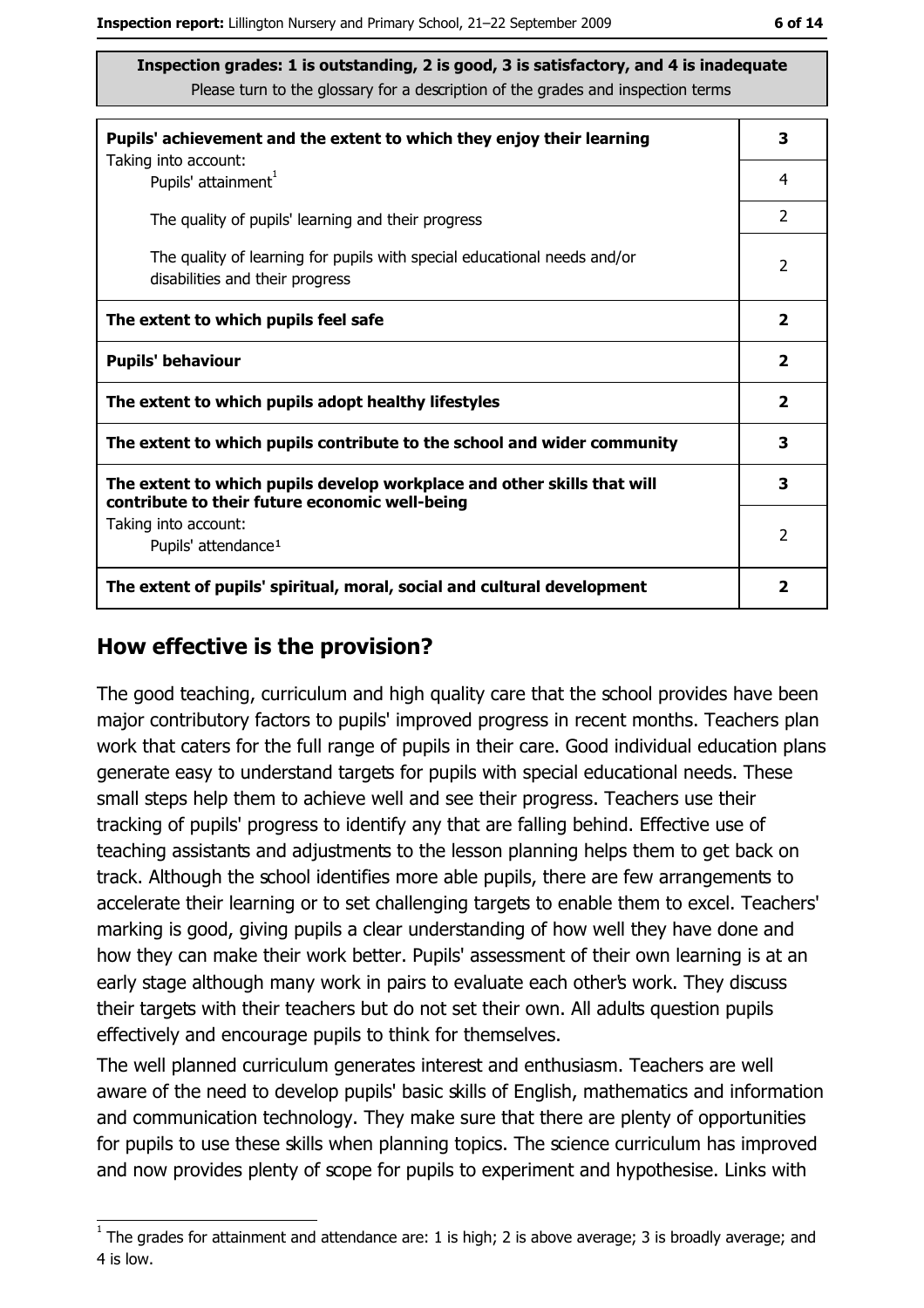other schools for music and sport add zest to the curriculum and the wide range of additional activities, including local and residential visits, extend learning well. Parents and carers are becoming increasingly involved in their children's learning and the school's portal, where homework can be accessed, supports them well. The promotion of pupils' personal development, including their personal rights, responsibilities and self-esteem has been very successful. The school has a happy, orderly and caring ethos that helps new pupils settle swiftly into school life.

Staff are knowledgeable about the needs of the many pupils who face challenging circumstances in their lives. The headteacher ensures that she is available when needed, even outside school hours. Close contact is maintained with a range of agencies to ensure pupils are safe and well supported. There are very good systems for introducing children to school, with their carers. Effective links with the secondary school help pupils face the future with confidence. Initiatives such as The children's university' raise the aspirations of pupils and their families as well as developing some more unusual skills.

These are the grades for the quality of provision

| The quality of teaching                                                                                    |  |
|------------------------------------------------------------------------------------------------------------|--|
| Taking into account:<br>The use of assessment to support learning                                          |  |
| The extent to which the curriculum meets pupils' needs, including, where<br>relevant, through partnerships |  |
| The effectiveness of care, guidance and support                                                            |  |

## How effective are leadership and management?

The headteacher has pupils' needs and welfare at the heart of her work in school. She has created an effective and ambitious senior management team which, with the good support of the governors, has systematically generated a good climate for learning. Staff are encouraged to improve their skills and several have gained additional qualifications to become, for example, higher-level teaching assistants. The needs of the many pupils with special educational needs have been catered for well through effective deployment of staff providing additional support. Procedures for ensuring the safety of pupils and adults in school are rigorous. While successes are celebrated, ineffective teaching has been eliminated through thorough monitoring and astute feedback. Governors understand the school's strengths and areas for improvement well, and are committed to raising attainment. They carry out their duties efficiently and are fully involved in school development. They monitor important aspects of school life, such as child protection procedures and the outcomes of initiatives. There is a good action plan to develop community cohesion further, although the school has already established good local and some national and international links to help foster deeper understanding of other cultures. Leaders are actively seeking ways to help pupils develop an understanding of other socio-economic groups. The school deploys its resources wisely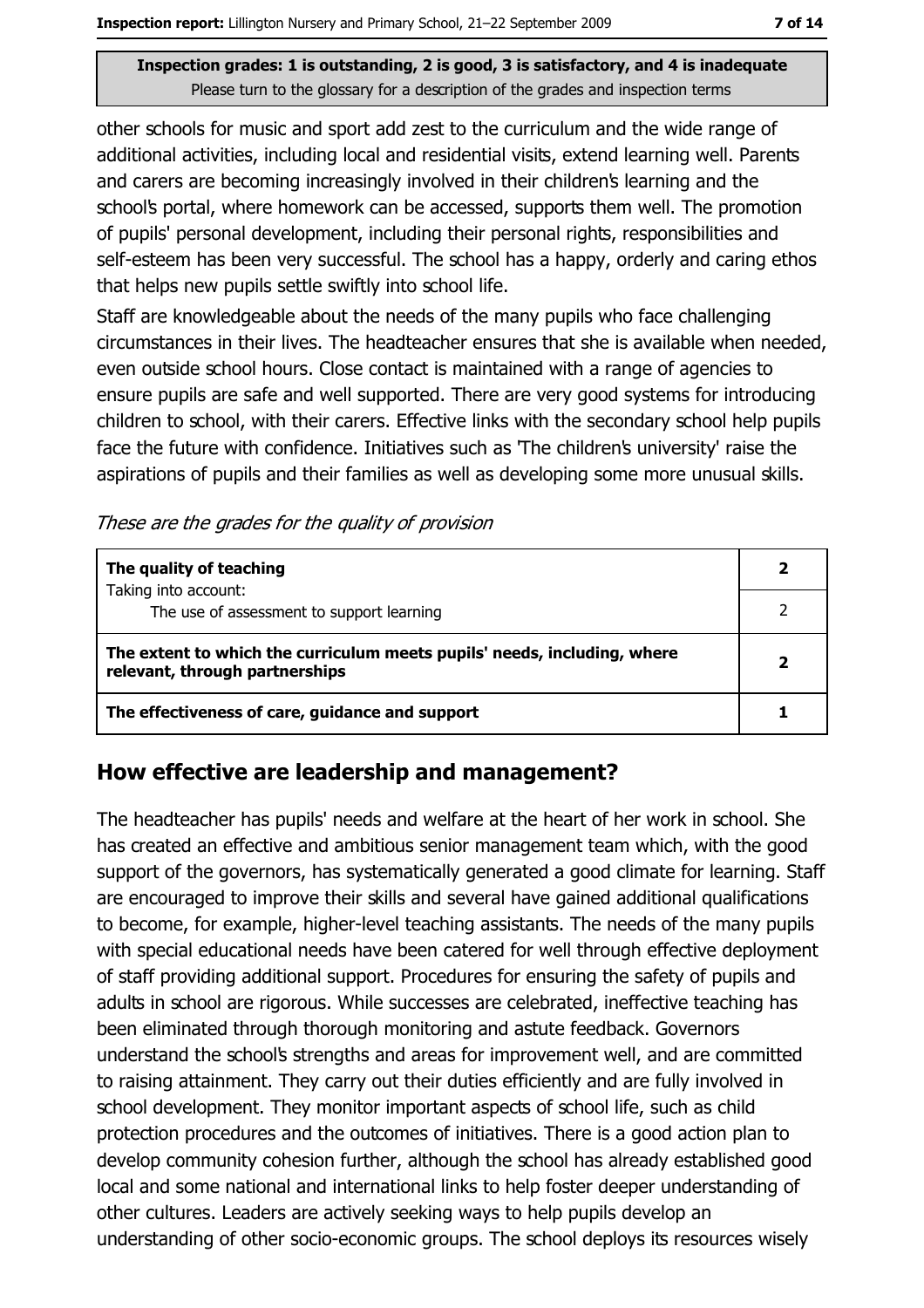but acknowledges that there is still work to do to improve pupils' achievement.

These are the grades for leadership and management

| The effectiveness of leadership and management in embedding ambition and<br>driving improvement                                                                     | $\overline{\phantom{a}}$ |
|---------------------------------------------------------------------------------------------------------------------------------------------------------------------|--------------------------|
| Taking into account:<br>The leadership and management of teaching and learning                                                                                      | 2                        |
| The effectiveness of the governing body in challenging and supporting the<br>school so that weaknesses are tackled decisively and statutory responsibilities<br>met | $\overline{\mathbf{2}}$  |
| The effectiveness of the school's engagement with parents and carers                                                                                                | 1                        |
| The effectiveness of partnerships in promoting learning and well-being                                                                                              | 2                        |
| The effectiveness with which the school promotes equality of opportunity and<br>tackles discrimination                                                              | $\overline{\mathbf{2}}$  |
| The effectiveness of safeguarding procedures                                                                                                                        | $\overline{\mathbf{2}}$  |
| The effectiveness with which the school promotes community cohesion                                                                                                 | $\overline{\mathbf{2}}$  |
| The effectiveness with which the school deploys resources to achieve<br>value for money                                                                             | з                        |

#### **Early Years Foundation Stage**

Although the school has only taken over responsibility for the Nursery in the last few months, there is a marked improvement in the skills children have gained by the start of their Reception Year. The present cohort show knowledge and skills across the areas of learning that are close to those expected of their age. During the inspection, the Nursery children were just starting school with their parents and carers. The wide range of interesting activities, impeccable organisation and warm welcome from the staff and other children ensure that children will swiftly settle into school life. There are significant strengths in the teaching in the Reception Class. Children now in Year 1 made good, and some very good, progress, many reaching the expected levels by the end of the Early Years Foundation Stage. Excellent partnerships with parents help to ensure good learning in school and at home. The adults in school regularly assess children's learning, keeping photographic and written records that help teachers to plan children's next steps. The teacher generates rapid pace during class sessions, using a range of activities to extend learning, with plenty of physical activities and lots of fun. Children eagerly joined in a 15 minute lesson with their teacher, where they formed letters, counted, listened and commented on part of a story, performed an action song and moved outside like tigers. Their learning was rapid and behaviour impeccable because they were so busy. Although the accommodation, planning and resources are still developing, the wide range of activities inside and out are firmly rooted in promoting learning across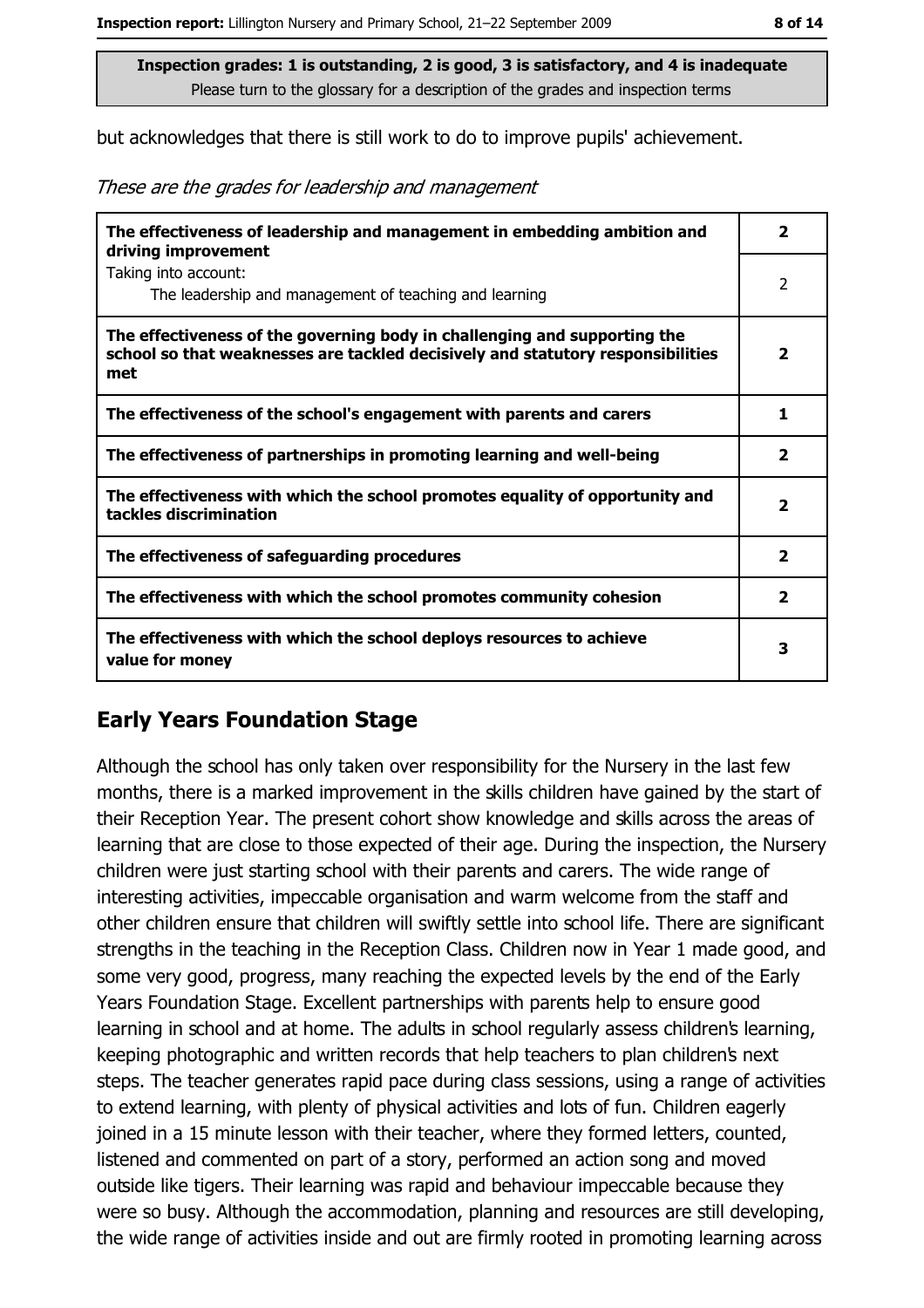areas of the curriculum. There is good teamwork and a strong sense of purpose amongst all staff and children are cared for extremely well.

These are the grades for the Early Years Foundation Stage

| <b>Overall effectiveness of the Early Years Foundation Stage</b>                      |               |  |
|---------------------------------------------------------------------------------------|---------------|--|
| Taking into account:<br>Outcomes for children in the Early Years Foundation Stage     |               |  |
| The quality of provision in the Early Years Foundation Stage                          |               |  |
| The effectiveness of leadership and management of the Early Years<br>Foundation Stage | $\mathcal{P}$ |  |

#### **Views of parents and carers**

Most parents are pleased or very pleased with all aspects of the school and all the questionnaires expressed confidence in the care children receive. A very large majority expressed their satisfaction with teaching and overall provision and some commented on the recent improvement in behaviour. Inspectors agree with these parents' views. There were no written comments that suggest to the inspection team that there are any recurring concerns.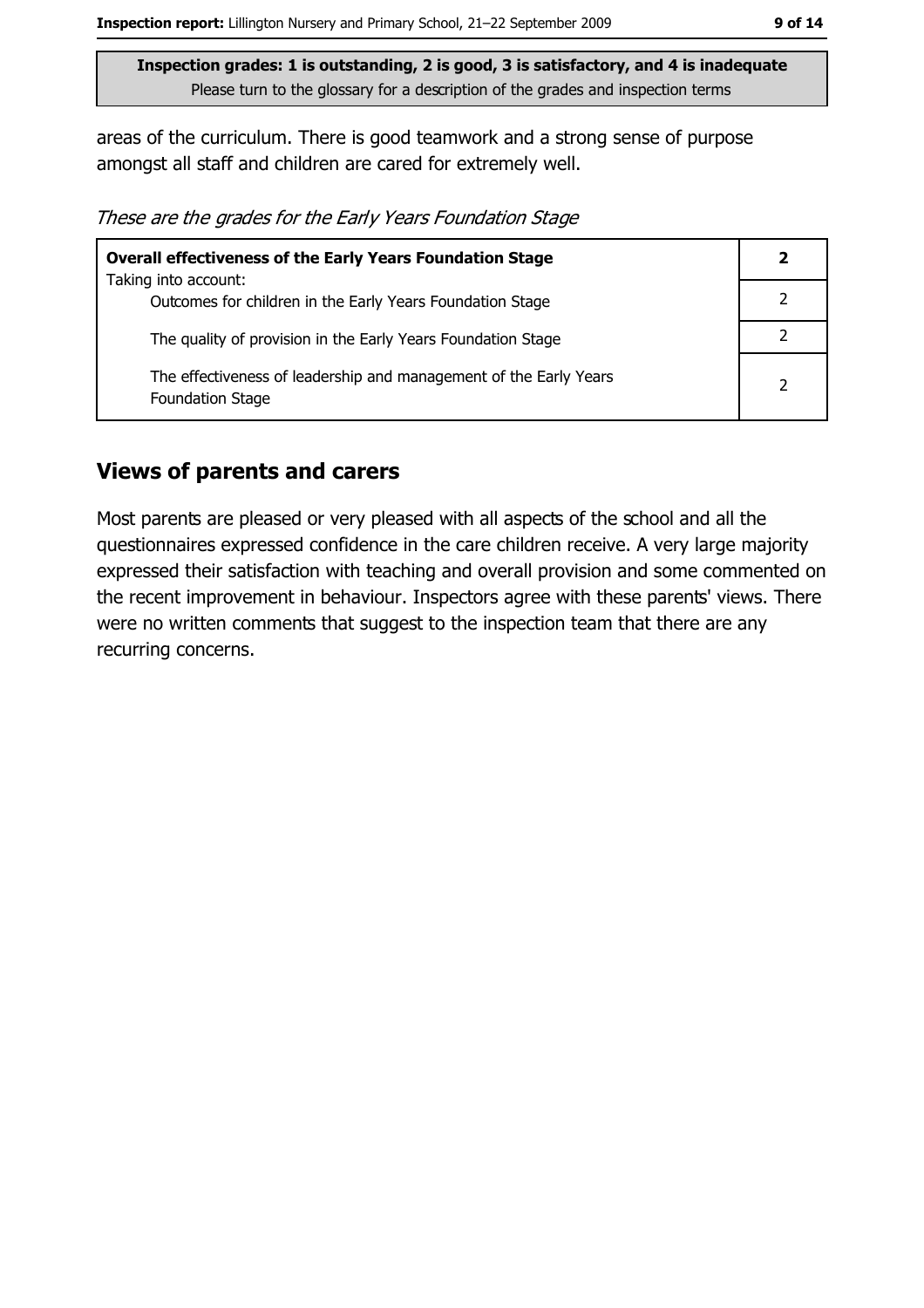#### Responses from parents and carers to Ofsted's questionnaire

Ofsted invited all the registered parents and carers of pupils registered at Lillington Nursery and Primary School to complete a questionnaire about their views of the school.

In the questionnaire, parents and carers were asked to record how strongly they agreed with 13 statements about the school. The inspection team received 41 completed questionnaires by the end of the on-site inspection. In total, there are 169 pupils registered at the school.

| <b>Statements</b>                                                                                                                                                                                                                                       | <b>Strongly</b><br><b>Agree</b> |               | <b>Agree</b> |               | <b>Disagree</b> |               | <b>Strongly</b><br>disagree |                |
|---------------------------------------------------------------------------------------------------------------------------------------------------------------------------------------------------------------------------------------------------------|---------------------------------|---------------|--------------|---------------|-----------------|---------------|-----------------------------|----------------|
|                                                                                                                                                                                                                                                         | <b>Total</b>                    | $\frac{0}{0}$ | <b>Total</b> | $\frac{0}{0}$ | <b>Total</b>    | $\frac{0}{0}$ | <b>Total</b>                | $\frac{0}{0}$  |
| My child enjoys school                                                                                                                                                                                                                                  | 23                              | 66            | 11           | 31            | 1               | 3             | $\mathbf{0}$                | 0              |
| The school keeps my child<br>safe                                                                                                                                                                                                                       | 18                              | 51            | 17           | 49            | 0               | 0             | $\mathbf{0}$                | 0              |
| The school informs me<br>about my child's progress                                                                                                                                                                                                      | 19                              | 54            | 12           | 34            | 4               | 11            | $\mathbf 0$                 | 0              |
| My child is making enough<br>progress at this school                                                                                                                                                                                                    | 18                              | 51            | 16           | 46            | $\mathbf{1}$    | 3             | $\mathbf 0$                 | 0              |
| The teaching is good at this<br>school                                                                                                                                                                                                                  | 19                              | 54            | 13           | 37            | 3               | 9             | $\mathbf 0$                 | 0              |
| The school helps me to<br>support my child's learning                                                                                                                                                                                                   | 13                              | 37            | 18           | 51            | 4               | 11            | $\mathbf 0$                 | 0              |
| The school helps my child to<br>have a healthy lifestyle                                                                                                                                                                                                | 15                              | 43            | 17           | 49            | 3               | 9             | 0                           | 0              |
| The school makes sure that<br>my child is well prepared for<br>the future (for example<br>changing year group,<br>changing school, and for<br>children who are finishing<br>school, entering further or<br>higher education, or<br>entering employment) | 15                              | 43            | 17           | 49            | $\overline{2}$  | 6             | 0                           | 0              |
| The school meets my child's<br>particular needs                                                                                                                                                                                                         | 16                              | 46            | 18           | 51            | $\mathbf{1}$    | 3             | 0                           | 0              |
| The school deals effectively<br>with unacceptable behaviour                                                                                                                                                                                             | 12                              | 34            | 18           | 51            | 3               | 9             | $\overline{2}$              | 6              |
| The school takes account of<br>my suggestions and<br>concerns                                                                                                                                                                                           | 18                              | 51            | 12           | 34            | 3               | 9             | $\mathbf{1}$                | 3              |
| The school is led and<br>managed effectively                                                                                                                                                                                                            | 18                              | 51            | 11           | 31            | 5               | 14            | $\mathbf{1}$                | $\overline{3}$ |
| Overall, I am happy with my<br>child's experience at this<br>school                                                                                                                                                                                     | 19                              | 54            | 12           | 34            | $\overline{4}$  | 11            | $\mathbf 0$                 | 0              |

The table above summarises the responses that parents and carers made to each statement. The percentages indicate the proportion of parents and carers giving that response out of the total number of completed questionnaires. Where one or more parents and carers chose not to answer a particular question, the percentages will not add up to 100%.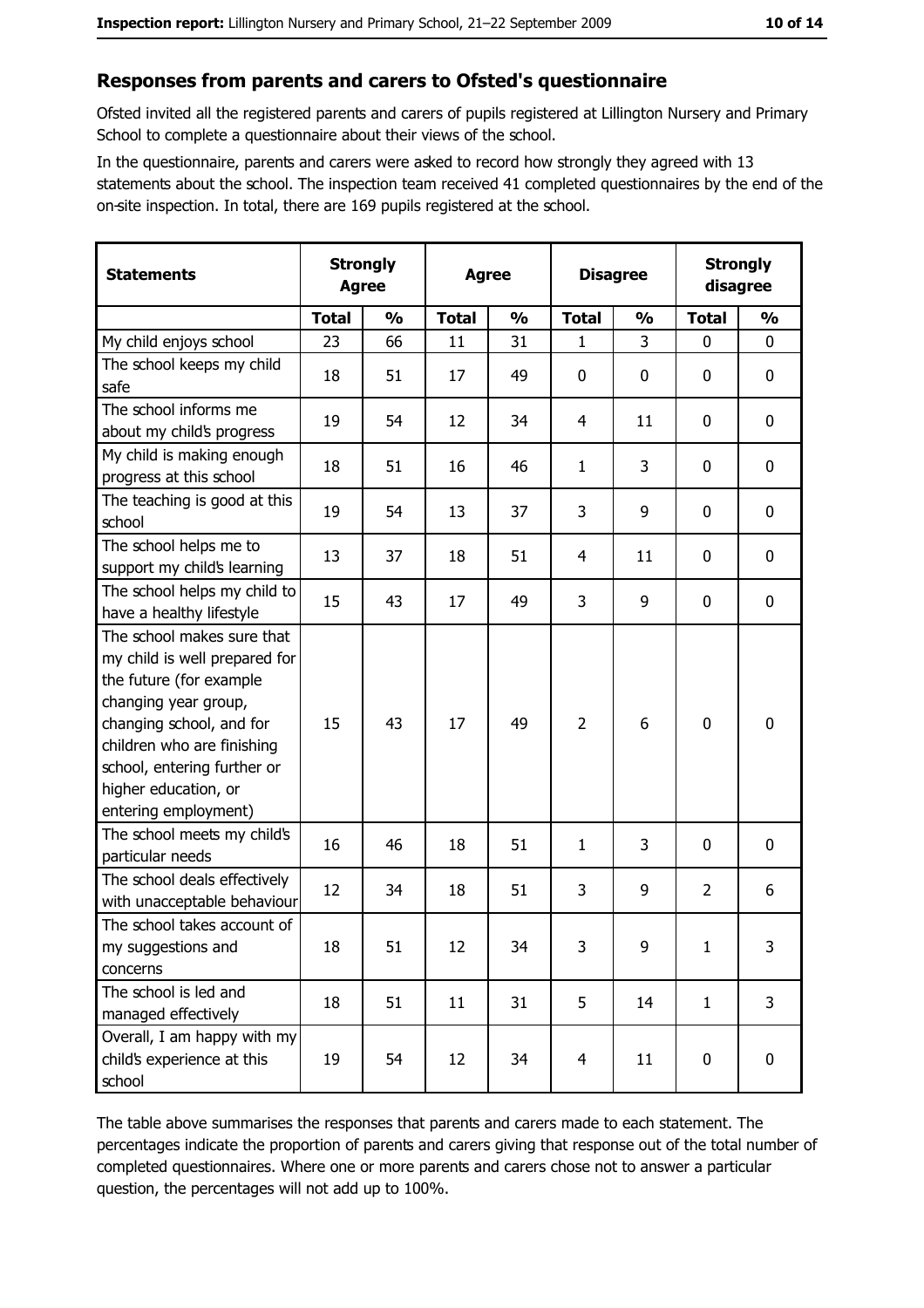# Glossary

| <b>Grade</b> | <b>Judgement</b> | <b>Description</b>                                                                                                                                                                                                               |  |
|--------------|------------------|----------------------------------------------------------------------------------------------------------------------------------------------------------------------------------------------------------------------------------|--|
| Grade 1      | Outstanding      | These features are highly effective. An oustanding<br>school provides exceptionally well for its pupils' needs.                                                                                                                  |  |
| Grade 2      | Good             | These are very positive features of a school. A school<br>that is good is serving its pupils well.                                                                                                                               |  |
| Grade 3      | Satisfactory     | These features are of reasonable quality. A satisfactory<br>school is providing adequately for its pupils.                                                                                                                       |  |
| Grade 4      | Inadequate       | These features are not of an acceptable standard. An<br>inadequate school needs to make significant<br>improvement in order to meet the needs of its pupils.<br>Ofsted inspectors will make further visits until it<br>improves. |  |

## What inspection judgements mean

### Overall effectiveness of schools inspected between September 2007 and July 2008

|                       | Overall effectiveness judgement (percentage of<br>schools) |      |                     |                   |
|-----------------------|------------------------------------------------------------|------|---------------------|-------------------|
| <b>Type of school</b> | Outstanding                                                | Good | <b>Satisfactory</b> | <b>Inadequate</b> |
| Nursery schools       | 39                                                         | 58   | 3                   | 0                 |
| Primary schools       | 13                                                         | 50   | 33                  | 4                 |
| Secondary schools     | 17                                                         | 40   | 34                  | 9                 |
| Sixth forms           | 18                                                         | 43   | 37                  | $\overline{2}$    |
| Special schools       | 26                                                         | 54   | 18                  | $\overline{2}$    |
| Pupil referral units  | 7                                                          | 55   | 30                  | 7                 |
| All schools           | 15                                                         | 49   | 32                  | 5                 |

New school inspection arrangements were introduced on 1 September 2009. This means that inspectors now make some additional judgements that were not made previously.

The data in the table above were reported in The Annual Report of Her Majesty's Chief Inspector of Education, Children's Services and Skills 2007/08.

Percentages are rounded and do not always add exactly to 100. Secondary school figures include those that have sixth forms, and sixth form figures include only the data specifically for sixth form inspection judgements.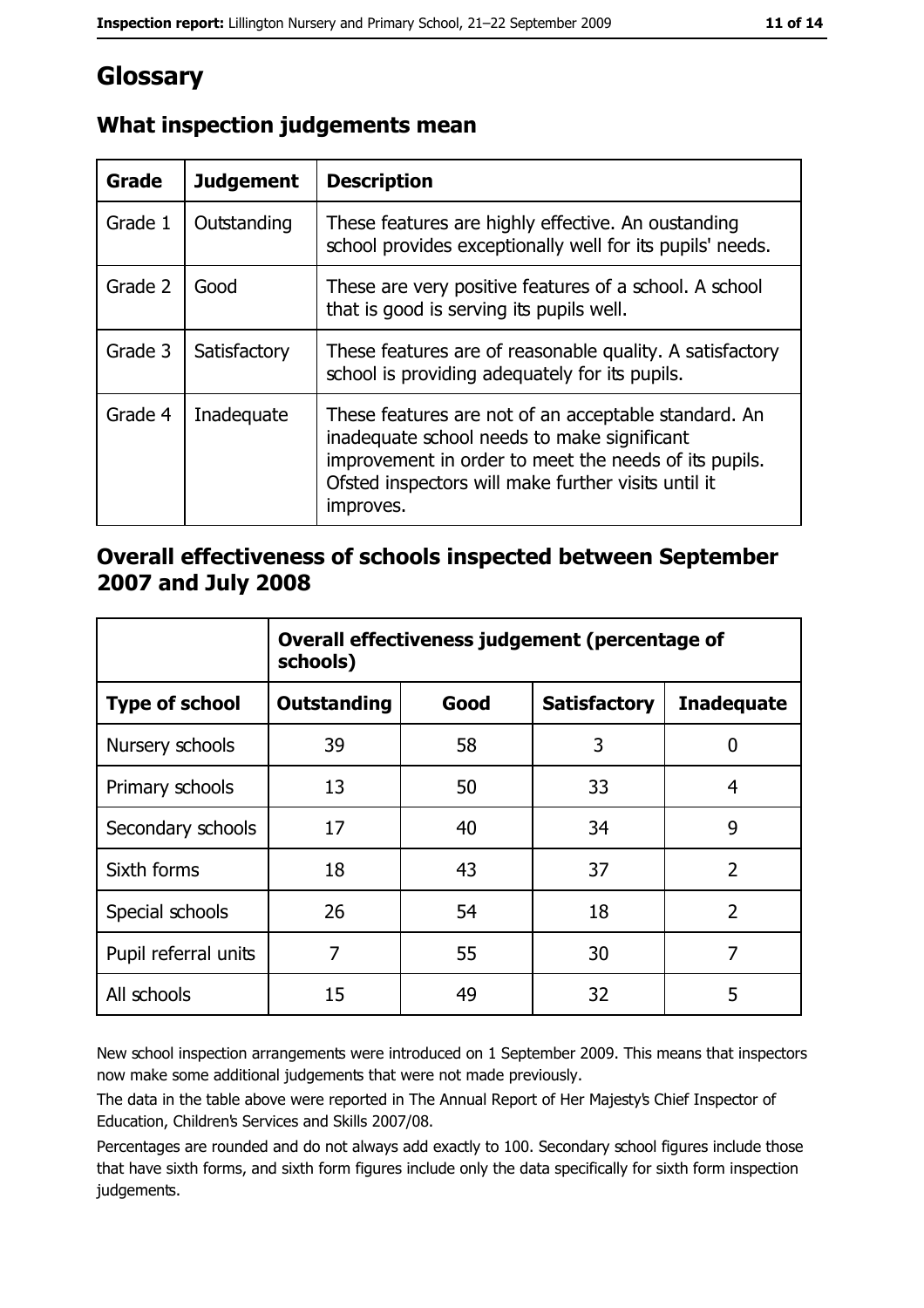# **Common terminology used by inspectors**

| Achievement:                  | the progress and success of a pupil in<br>their learning, development or training.                                                                                                                                                                                                                           |
|-------------------------------|--------------------------------------------------------------------------------------------------------------------------------------------------------------------------------------------------------------------------------------------------------------------------------------------------------------|
| Attainment:                   | the standard of the pupils' work shown by<br>test and examination results and in<br>lessons.                                                                                                                                                                                                                 |
| Capacity to improve:          | the proven ability of the school to<br>continue improving. Inspectors base this<br>judgement on what the school has<br>accomplished so far and on the quality of<br>its systems to maintain improvement.                                                                                                     |
| Leadership and management:    | the contribution of all the staff with<br>responsibilities, not just the headteacher,<br>to identifying priorities, directing and<br>motivating staff and running the school.                                                                                                                                |
| Learning:                     | how well pupils acquire knowledge,<br>develop their understanding, learn and<br>practise skills and are developing their<br>competence as learners.                                                                                                                                                          |
| <b>Overall effectiveness:</b> | inspectors form a judgement on a school's<br>overall effectiveness based on the findings<br>from their inspection of the school. The<br>following judgements, in particular,<br>influence what the overall effectiveness<br>judgement will be.                                                               |
|                               | The school's capacity for sustained<br>improvement.<br>Outcomes for individuals and groups<br>of pupils.<br>The quality of teaching.<br>The extent to which the curriculum<br>meets pupil's needs, including where<br>relevant, through partnerships.<br>The effectiveness of care, guidance<br>and support. |
| Progress:                     | the rate at which pupils are learning in<br>lessons and over longer periods of time. It<br>is often measured by comparing the<br>pupils' attainment at the end of a key<br>stage with their attainment when they<br>started.                                                                                 |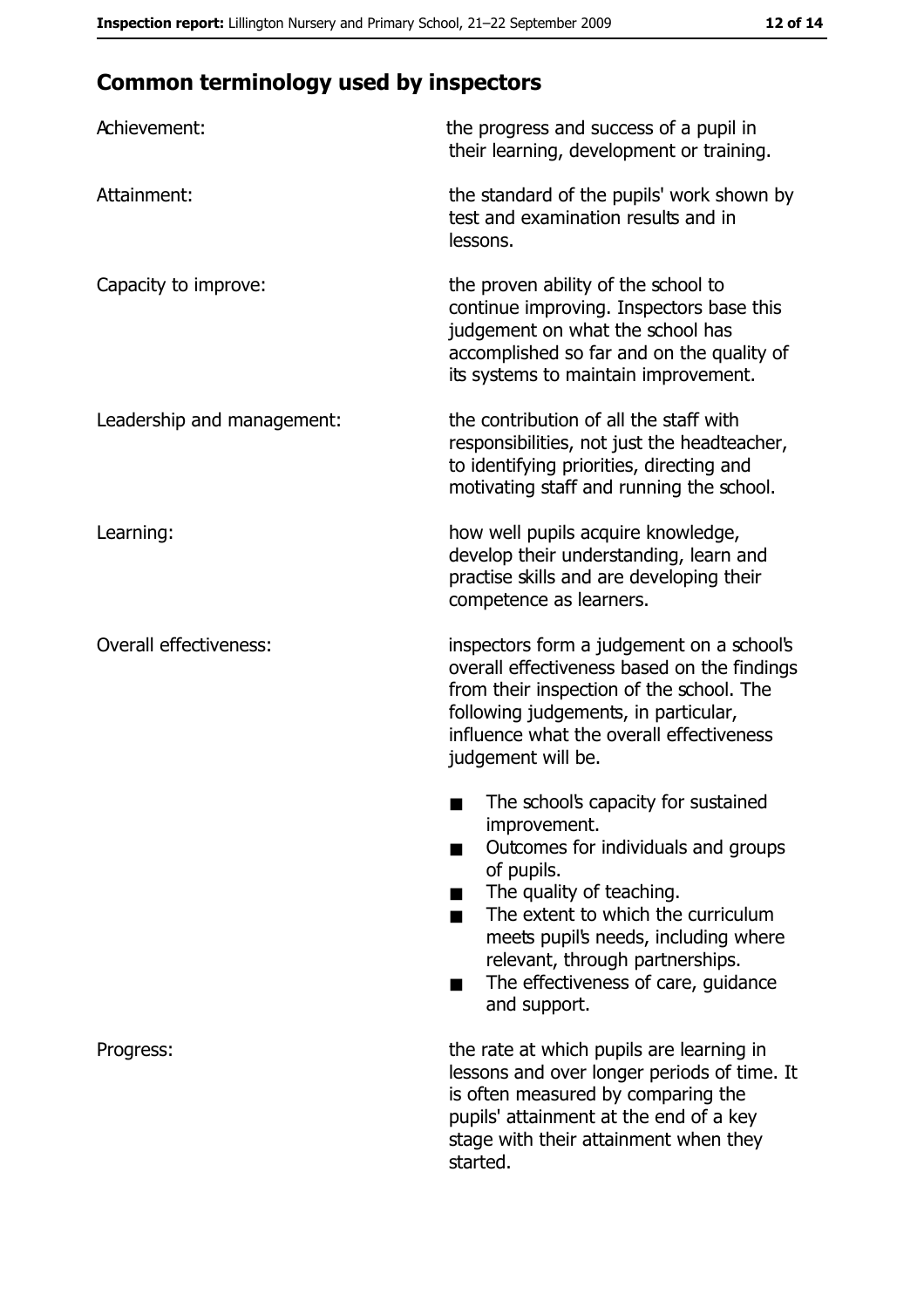This letter is provided for the school, parents and carers to share with their children. It describes Ofsted's main findings from the inspection of their school.



#### 23 September 2009

#### Dear Pupils

Inspection of Lillington Nursery and Primary School, Leamington Spa, CV32 7AG Thank you all very much for your friendliness and help when we visited your school. We did enjoy your cheerful smiles and the discussions we had with some of you. We could see that you enjoy coming to school and are happy there. We were very impressed by your good behaviour and your politeness to grown-ups and each other. Well done. We were also pleased to see how much more care you are taking over your writing and how hard you work in lessons. Keep up the good work.

Your school is satisfactory overall because some of you, although making good progress, are not yet working at the levels you should be. Because you have good teachers and work hard, we can see that you are learning quickly. We know that those of you who have extra help for your learning are meeting your targets well. You should be very proud of yourselves and your teachers. We have asked your teachers to help all of you achieve more by making sure that they all know what you are capable of and give you work with plenty of challenge. We also want them to help you decide for yourselves what it is you need to do to improve your work and to set your own targets. We know this will work because you are so good at responding when your teachers write 'Would be better if...' when they mark your work. Make sure that you work hard to achieve your goals, won't you?

Your school takes very good care of you all and works hard with the grown-ups in your families to help you all learn well and enjoy yourselves at school and at home. The people in charge of the school are good at planning things to help the school get better and have been successful in improving many things in your school over recent months. Children in the nursery and reception classes are given a good start to their time in school.

It was a pleasure to be in such a happy and friendly school and to see the interesting things you learn. We wish you all the very best for the future.

Yours faithfully

Mrs Judy Dawson Lead Inspector